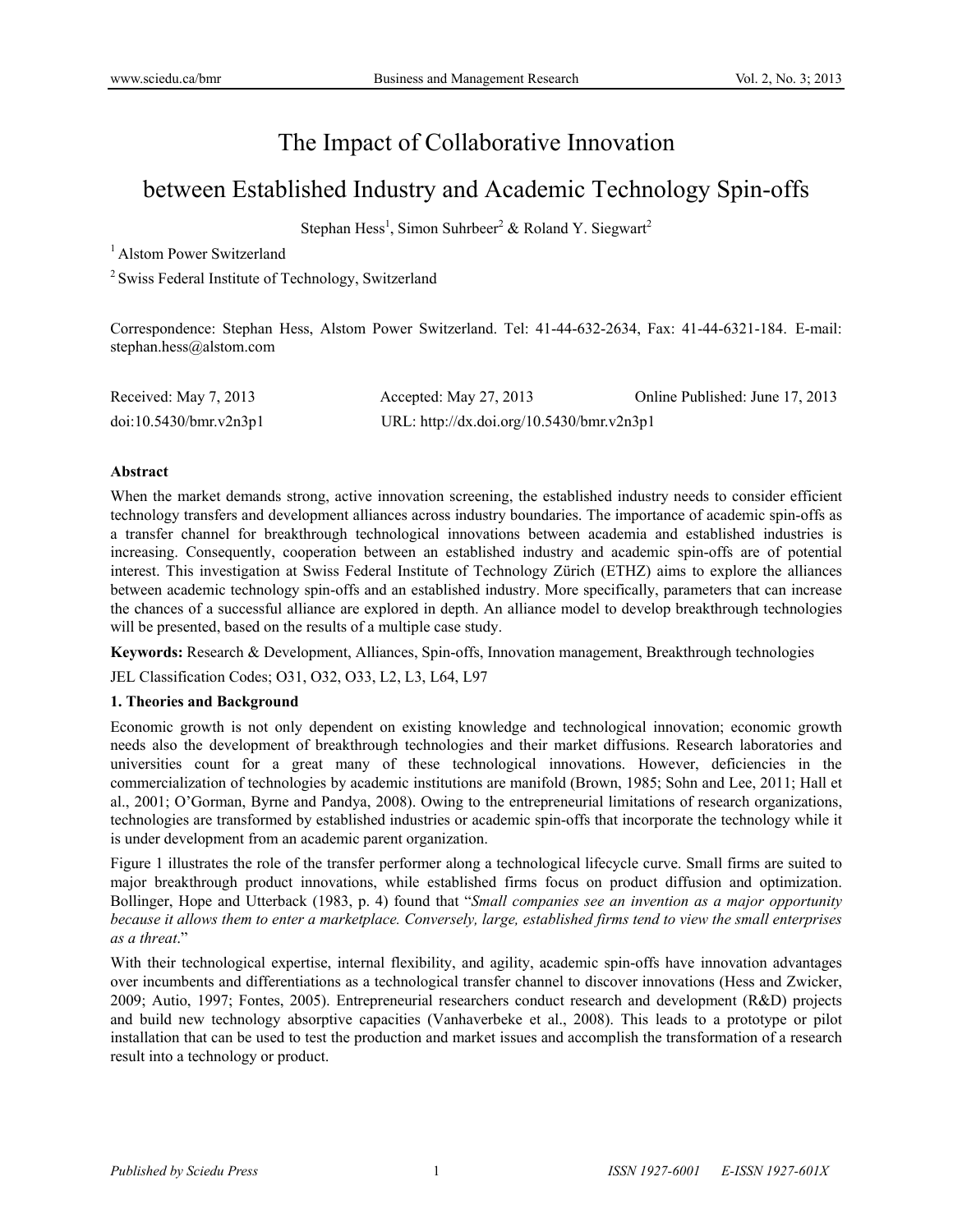

Figure 1. Schematic S-curve with regular and irregular behavior (Hess and Siegwart, 2012)

For established firms in times of sustainable innovation, the incremental behavior of a technological lifecycle can be controlled by their established technology absorptive capacity and the relationship with their academic partners (Christensen, 2003). In turbulent times, disruptive or breakthrough innovations may occur quickly in an irregular step function. In an industry experiencing a period of turbulent innovation, with many competing technologies pushing for position, this is a genuine challenge for established firm's external technology absorptive capacity (Cohen and Levinthal, 1989). This is also confirmed by the theory for large incumbents to become ambidextrous (Tushman and O'Reilly, 1996). Enterprises should actively increase their technology scanning behavior. Radical innovations then become possible. Open innovation theory (Chesbrough et al., 2006) suggests an "opening up" of R&D for an external breakthrough technology development (e.g., with spin-offs).

Di Guardo and Harrigan (2011, p. 10), in a comprehensive meta-analysis analysis, found a *"… technological change groups common theme is analysis of strategic alliances as a vehicle to speed capability development by acquiring and exploiting knowledge developed by others while minimizing firms exposures to technological uncertainties."* Firms need to increase innovation and technological screening behavior across firm boundaries to early technology lifecycle phases and increase cooperation with academia and its spin-offs as alliance partners.

### **2. Research Objectives**

Recognizing an established industry's ambidexterity question and the analysis of the existing literature opens up innovation indications for the early stages of a technology lifecycle. Consequently, development alliances with technology spin-offs are an option we know little about. This study aims to investigate the performance of partnering and alliances by applying an open innovation approach with established industry in the early stages of technology spin-offs. To accomplish this, an analysis of the various technology transfers and innovation demands and capabilities of the players will be conducted.

The authors will attempt to determine the answers to the following questions:

- Does collaborative innovation between academic technology spin-offs and an established industry improve both players' innovation capability?
- Which parameters can increase the chances of a successful alliance?

### **3. Methodology**

The research presented here is based on qualitative empirical investigations into the technology transfer performance of Swiss technology enterprises. In pre-evaluation interviews and informal discussions with experienced spin-off coaches and technology transfer experts, it was recommended that we exclude life- and bio-science and service spin-offs from the study, because the technology R&D, industrial barriers and the overall spin-off positioning and industrial settings are very different. To specify technology, we introduced the NOGA (Nomenclature Générale des Activités économiques - Swiss branch code to systematically classify economic enterprises analogue the EU NACE classification) codes for materials, mechanical devices and electrical devices.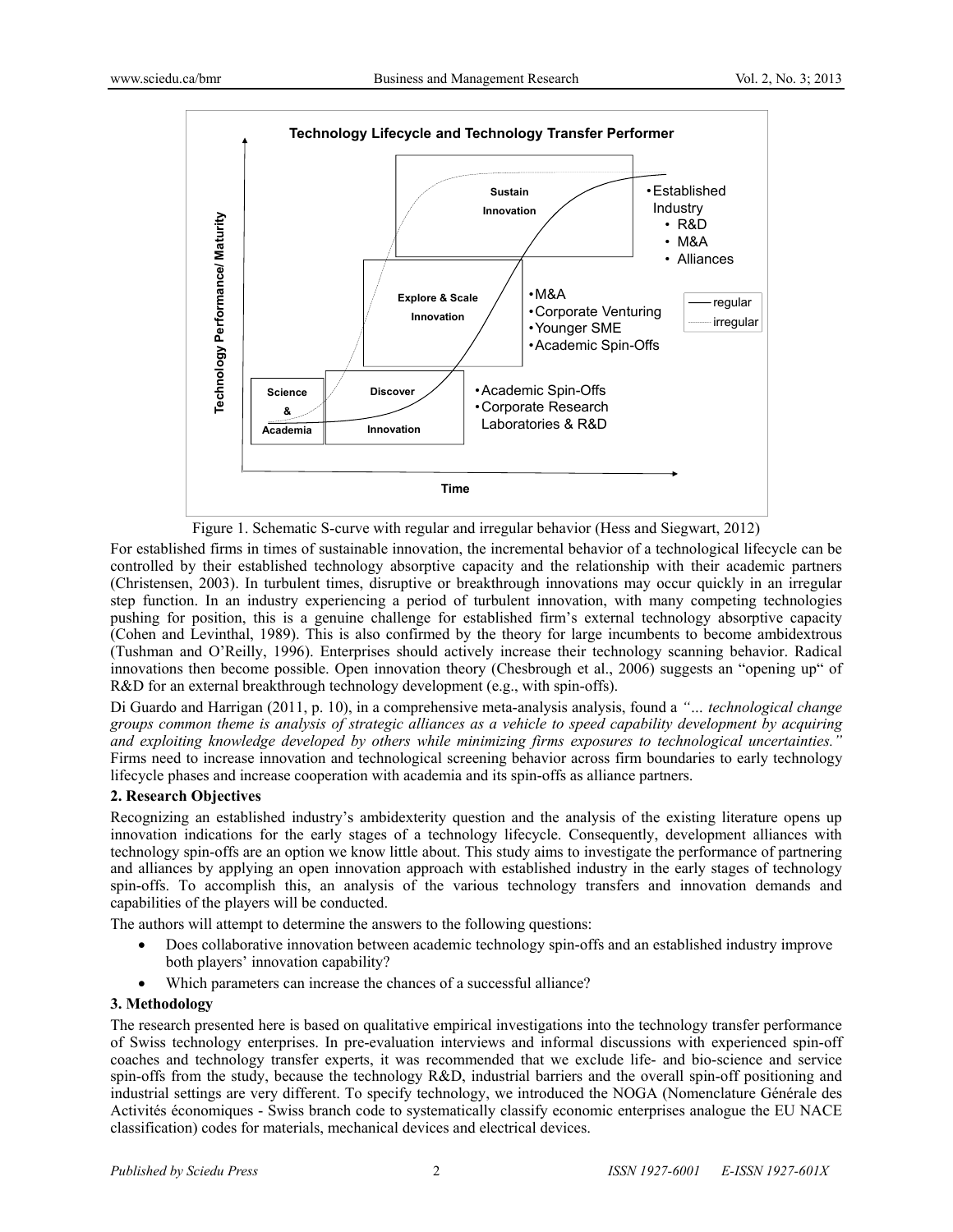In the time frame of 2000-2012, the ETHZ launched  $\sim$ 30 spin-offs with the relevant characteristics. Twenty spin-offs CEO's were participating in a single 2-3 hour semi-structured interview investigating the actual spin-off situation in depth, with particular focus placed on industry alliances. We identified ten spin-offs from the ETHZ and its adjacent institutes that were willing to volunteer to participate in a longitudinal investigation. The research participants selected were spin-off founders in the role of a CEO or CTO of the young firm and representatives from the industry partner. We baseline our understanding of the spin-offs on a structured questionnaire. Subsequently, we met every two weeks for a two hour interview. We also conducted numerous workshops and informal discussions. The case study method was selected, as it allows for a detailed investigation and an analysis of a management problem (Eisenhardt and Graebner, 2007; Yin, 2009). This paper focuses on understanding the problems, patterns and construction processes to develop a spin-off alliance model with industry, which is the reason the case study as a method has been choosen.

We also began an investigation with a quantitative research study about the established Swiss industry innovation behavior and their knowledge transfer with academia. The basis for this investigation was the KOF, Swiss Economic Institute survey of a Swiss enterprise panel. The survey explores innovation and knowledge exchange and is executed every five years. The most recent quantitative sample of technology firms' knowledge exchange and innovation behavior is a structured questionnaire, which is dated from 2005 (Arvanitis et al., 2005), but it includes data for 1,370 firms. As the authors were particularly interested in longer-term behavior in R&D, innovation, and barriers in collaboration with academia, the authors assumed that the recentness of the available dataset would not fundamentally distort the results. With the respective NOGA codes, the technologies of interest were narrowed down to a sample of 674 firms, with 30 observations being statistical significant (Cochran, 1940; McClave et al., 2008, p. 478). Names of the participating spin-offs have been changed to protect the company's identities.

#### **4. Performance of Academic Spin-Offs and the Impact of Alliances**

A sample of spin-offs with the relevant characteristics from twenty out of thirty possible ETHZ spin-offs was available for interviews. To better understand the company performance, it was important to determine whether they were standalones spin-offs or already involved in an industry alliance. An industry alliance was defined as a longer-term commitment, primarily contractual, between the spin-off and an established industry player. This alliance was important in developing, producing and selling a technology. Eight spin-offs were identified as being engaged in an industry alliance, while 12 were standalone spin-offs.

The results from the spin-off firms were not statistically significant, so their performance has been compared with a conservative baseline scenario. Hess and Siegwart (2012), describe the development of technology spin-offs for the early phase (Marmer, Herrmann, Berman, 2011) based on this, the authors have assumed a minimum, conservative-growth scenario of variables to establish a spin-off:

- 30% annual growth on revenue after the  $2<sup>nd</sup>$  year of R&D
- 3 full time equivalents (FTE) p.a. capability increase
- 1 patent p.a. intellectual property portfolio development
- 10% reduction of R&D share p.a.



Figure 2. a) Revenue performance of evaluated academic technology spin-offs Figure 2. b) R&D performance of evaluated academic technology spin-offs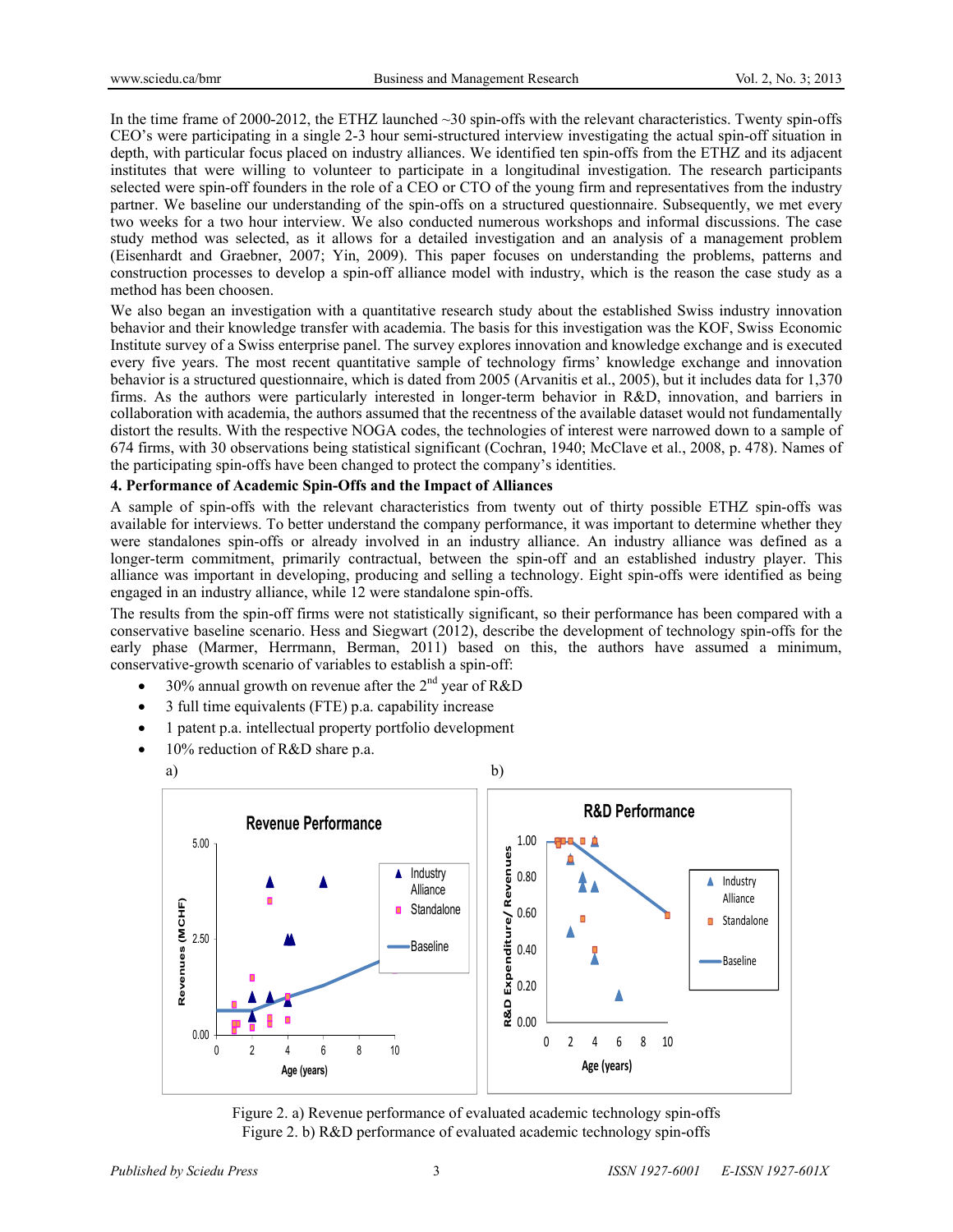Figure 2 a) illustrates that, in comparison with the baseline scenario, the spin-offs taking part in this study, which were already in an industrial alliance, tended to generate more revenue more quickly than the baseline scenario. Figure 2 b) shows that R&D is a key activity for academic spin-offs; R&D intensity is prominent and dependence on initial R&D funding is very high. However, compared to the baseline scenario, spin-offs in an alliance have the advantage that they can stabilize non-R&D revenues faster, based on an earlier market entry. In this way, spin-offs with large R&D expenditures per employer can build up their technology absorptive capacity.





Figure 3. b) Intellectual property performance of evaluated technology spin-offs Intellectual

Figure 3 a) illustrates the build-up of capabilities and the increase of the technology absorptive capacity. In the interviews, the CEOs from the spin-offs confirmed a comfortable situation with access to academic talents, though it was more difficult to attract experienced personnel from the external market. However, alliance spin-offs seemed to have an advantage, compared to the baseline scenario, in being able to establish an initial base of employees with required capabilities more quickly than the baseline.

Figure 3 b) illustrates the spin-offs' performance relating to protecting their intellectual property. Interviews show that spin-offs in industry alliances focused on product development to their defined markets. Consequently, they protected specific product features. Most standalone spin-offs primarily concentrated on developing a technology demonstration without a clear product and market definition. Patents dated back to when the firms were founded.

All technology spin-offs interviewees were asked to self-assess and position their company's technology and product portfolios on a technology lifecycle curve. To accomplish this goal, they were first asked to select a dynamically "regular" or "irregular" lifecycle behavior and then to position their technology portfolios on a maturity scale.

The results in Figure 4 illustrate that technology spin-offs with industrial alliances rate themselves on an irregular technology lifecycle curve. Such ratings are subjective and driven by external effects and experience. These include public opinions, public awareness, and the importance of the technology discussed in public and scientific publications, as well as industry patenting activity, regulatory and market barriers, and the subjective strategic awareness of the industry or industry players.

For example, a spin-off might rate its own technology lifecycle as "regular", while an established player, because of its industry-specific strategic rationale, might consider the lifecycle to be "irregular", or vice versa. Indeed, in one interview, the CEO of a spin-off with technology for composite materials, who had completed an industry alliance contract with a car manufacturer, mentioned that while the contract was being negotiated, he noticed that the car manufacturer was positioning the spin-off technology much more "irregularly" than he himself was doing. Thus, because of the alliance development, the spin-offs perception moved from "regular" to "irregular" with the different notion of development progress and lifecycle dynamics.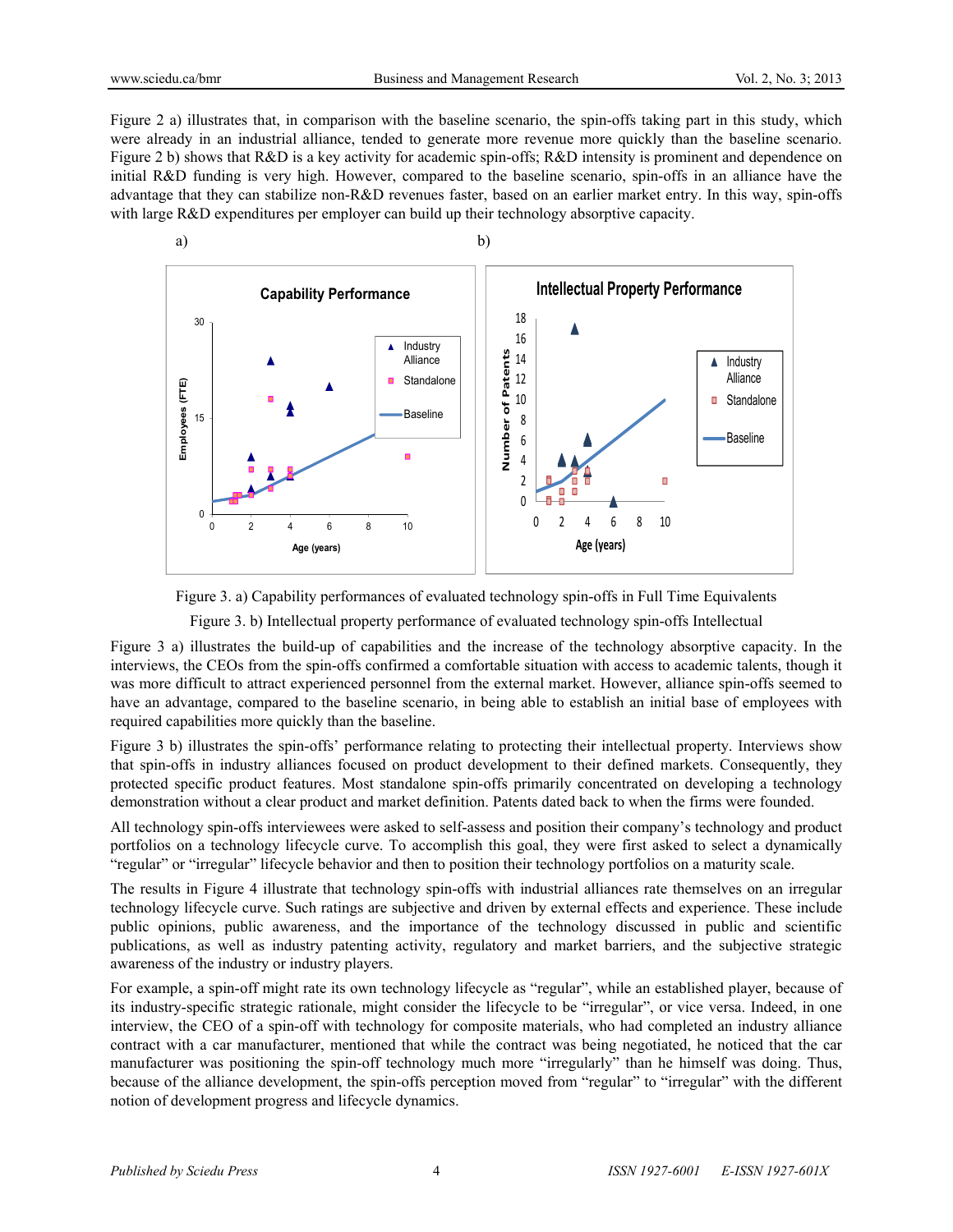From an established industry point of view, technologies following "regular" lifecycle behavior can be monitored from a distance, as they move according to normal industry dynamics. Depending on the degree of maturity achieved, they are considered an object of interest, for example, with an acquisition proposition, an alliance or just as a competitive threat. Technologies considered on an "irregular" technology lifecycle trajectory with high dynamics are usually of greater interest, because they can appear more quickly on the market and grow faster.



Figure 4. Technology lifecycle positioning of evaluated technology spin-offs; self-assessment Experience A: Alliances

- Alliances positively impact a spin-offs performance and the building of a technology absorptive capacity.
- Spin-offs perception on the technology lifecycle curves impact occurrence of industry alliances and alliance spin-offs position themselves on an irregular technology lifecycle curve.

# **5. Evaluation of Innovation Performance and Knowledge Exchange of Established Swiss Technology Enterprises and Academic Technology Spin-Offs**

To better understand the basic technology transfer performance of established technology firms in Switzerland, the KOF Survey Data 2005, in a quantitative research study with a sample of 674 observations, was broken up and evaluated in terms of size and age. Size is a common means (Harhoff et al., 1996) of investigating innovation and technology transfer performance. Age has been introduced, because the focus of this research is on academic spin-offs, which are young and usually focused on a limited number of technological fields, and therefore, small and medium enterprises (SME). It was assumed that since the number of mature technologies and products increases with age in a firm's portfolio, the development effort for incremental innovation with product improvement and modification also rises. The number of technological fields (Harhoff et al., 1996, p. 15) explored and exploited by firms may also increase with age.

The questionnaire focus was on the spin-offs' employees and the number of graduates, the nature of the innovation, cooperation behavior, R&D, and intellectual property performance.twentyspin-off firms from the qualitative case study were found to not be statistically significant; however, to discuss trends, their answers have been listed against the quantitative results, but discussed separately. The results are shown in Tables 1 and 2. This allows for the initial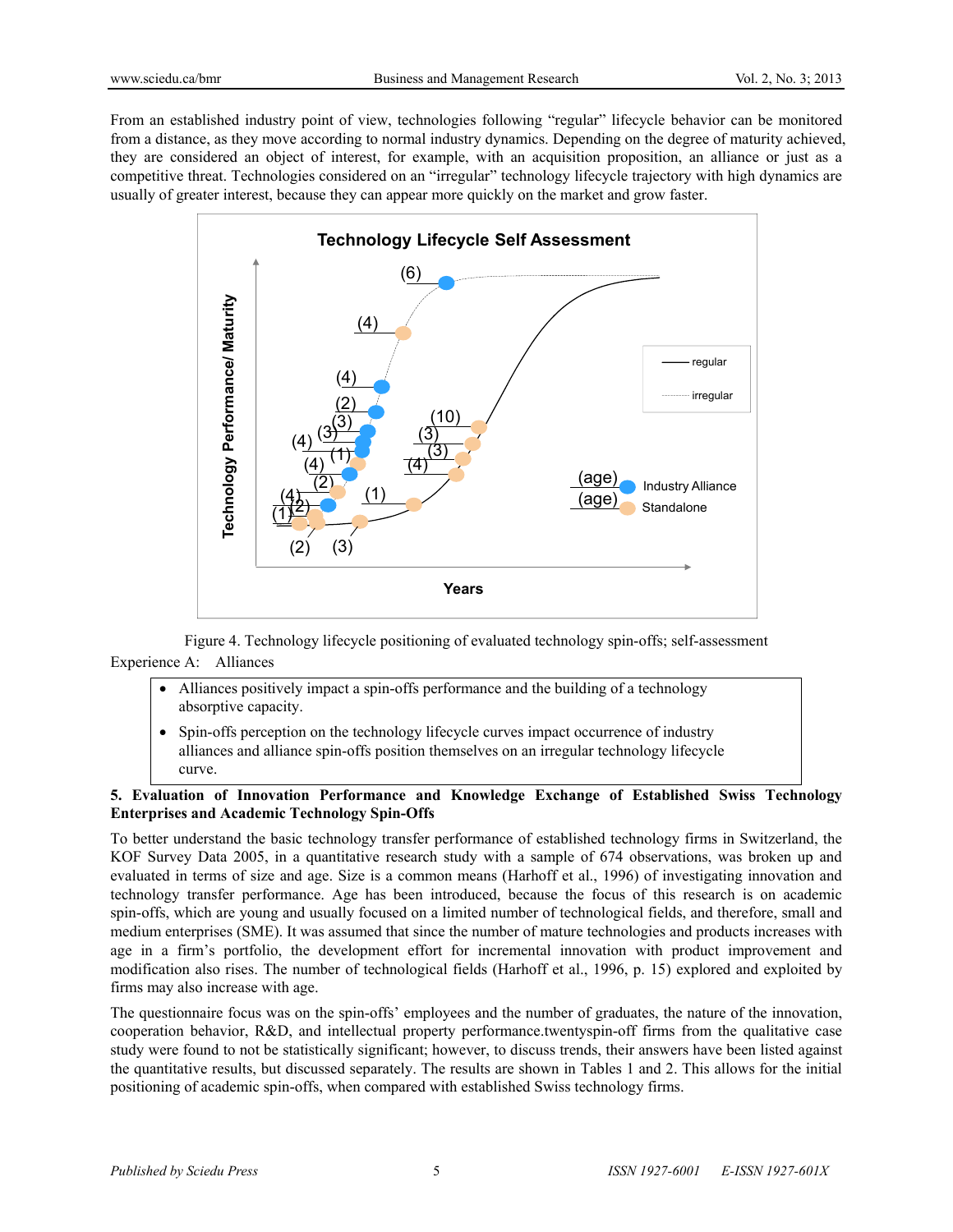| Table 1. Innovation behavior of Swiss technology firms compared with scientific spin-off evaluations (qualitative<br>study results are shaded) |  |  |                   |                     |                     |                                                                   |  |
|------------------------------------------------------------------------------------------------------------------------------------------------|--|--|-------------------|---------------------|---------------------|-------------------------------------------------------------------|--|
|                                                                                                                                                |  |  | Large corporation | <b>SME (&lt;250</b> | <b>SME (&lt;250</b> | SME (<250 Spin-Offs                                               |  |
|                                                                                                                                                |  |  |                   |                     |                     | (≥250 employees) employees; 20- employees; 10- employees ≤10years |  |
|                                                                                                                                                |  |  |                   | 50 vears)           | 20 vears)           | and $\leq 10$ vears)                                              |  |

|                                                   | (≥250 employees) |           | employees; 20-employees; 10- | employees      | $≤10$ years |
|---------------------------------------------------|------------------|-----------|------------------------------|----------------|-------------|
|                                                   |                  | 50 years) | 20 years)                    | and ≤10 years) |             |
| <b>Observations</b>                               | 113              | 389       | 136                          | 36             | 20          |
| Revenues (million CHF)                            | 199              | 17        | 18                           | 28             | 1.3         |
| Employees (N)                                     | 610              | 56        | 53                           | 76             | 9           |
| Graduates (%)                                     | 8                | 4         | 5                            | 6              | 89          |
| Introduced innovations (%)                        | 92               | 68        | 69                           | 71             | 100         |
| product innovation (%)                            | 90               | 56        | 58                           | 60             | 72          |
| process innovation (%)                            | 72               | 46        | 42                           | 49             | 38          |
| co-operation with academic institutions (%)       | 51               | 16        | 23                           | 28             | 100         |
| Share of sales by products (%)                    | Р<br>100         | г<br>100  | 100                          | π<br>100       | 100         |
| newly introduced (%)                              | 17               | 16        | 20.5                         | 21             | 65          |
| considerably improved (%)                         | 24               | 20        | 20.6                         | 24             | 35          |
| insignificantly modified (%)                      | 59               | 64        | 58.9                         | 55             |             |
| R&D-activity (%)                                  | 87               | 45        | 50                           | 54             | 91          |
| R&D-expenditure (million CHF)                     | 14               | 0.9       | 1.1                          | 1.4            | 0.8         |
| R&D-expenditure/Revenues                          | 0.07             | 0.05      | 0.06                         | 0.05           | 0.62        |
| Filing of patents (%)                             | 69               | 21        | 24                           | 27             | 74          |
| Knowledge exchange with academic institutions (%) | 73               | 28        | 30                           | 31             | 100         |

Table 2. Constraints of knowledge exchange (mean value) rated on a scale of 1 (not important) to 5 (important) between Swiss technology firms and academic partners compared with scientific spin-off evaluations (qualitative study results are shaded)

|                                            | Large corporation<br>(≥250 employees) | <b>SME (&lt;250</b><br>employees; 20-employees; 10- | <b>SME (&lt;250</b> | <b>SME (&lt;250</b><br>employees | Spin-Offs<br>$≤10$ vears |
|--------------------------------------------|---------------------------------------|-----------------------------------------------------|---------------------|----------------------------------|--------------------------|
|                                            |                                       | 50 years)                                           | 20 years)           | and $\leq 10$ years)             |                          |
| <b>Constraints for knowledge exchange</b>  |                                       |                                                     |                     |                                  |                          |
| lack of entrepreneurial spirit             | 2.58                                  | 2.08                                                | 2.19                | 2.21                             | 3.4                      |
| lack of financial resources                | 2.37                                  | 2.64                                                | 2.72                | 2.97                             | 2.9                      |
| Uncertainty of co-operational relationship | 2.57                                  | 2.14                                                | 2.22                | 2.18                             | 2.2                      |
| Different notion of urgency                | 2.92                                  | 2.1                                                 | 2.17                | 1.97                             | 3                        |

The evaluation of the KOF data in Tables 1 and 2 illustrate the following quantitative results for Swiss technology firms shown in Table 3. The large number of academic graduates and the size of R&D activities increase the absorptive capacity (Harhoff et al., 1996, pp. 63-67) of large enterprises' technology, and therefore, their cooperation with academic institutions. However, the picture may be distorted: the size of their R&D can partly be explained by the higher number of technological fields in which large enterprises are likely engaged (Polt et al., 2001). The focus of the established SME is on technological diffusion, and therefore, more on incremental improvements and the modification of products in a limited number of technological fields (Harhoff et al., 1996, p. 49). This could explain the difference in performance in regards to cooperation with academic institutions. The evaluation of the KOF data in Tables 1 and 2 illustrates the following quantitative results for Swiss technology firms shown in Table 3.

Table 3. Quantitative results for Swiss technology firms

| Co-operation<br>with<br>academia | Large enterprises cooperate nearly twice as often with academic institutions as SMEs do. However,<br>younger SMEs are more likely to cooperate with academic institutions than older ones.                                                                                                                                         |
|----------------------------------|------------------------------------------------------------------------------------------------------------------------------------------------------------------------------------------------------------------------------------------------------------------------------------------------------------------------------------|
| R&D<br>activity                  | More than 50% of younger SMEs are active in R&D. 87% of large corporations are active in R&D<br>and invest more into R&D than SMEs.                                                                                                                                                                                                |
| Product<br>innovation            | In terms of product innovation, large corporations considerably improve their product portfolio,<br>while older SMEs show an insignificant modification of products. Younger SMEs tend to introduce<br>new products.                                                                                                               |
| Patenting                        | Younger SMEs illustrate more patenting activity than older ones. However, large corporations are<br>far more active in patenting than SMEs.                                                                                                                                                                                        |
| Co-operation<br>barriers         | Owing to constraints in knowledge exchange, large corporations rate significantly: less<br>entrepreneurial spirit, more uncertainty in co-operational relationships, and widely differing notions<br>of urgency compared to SMEs. SMEs consider a lack of financial resources to be the main<br>constraint for knowledge exchange. |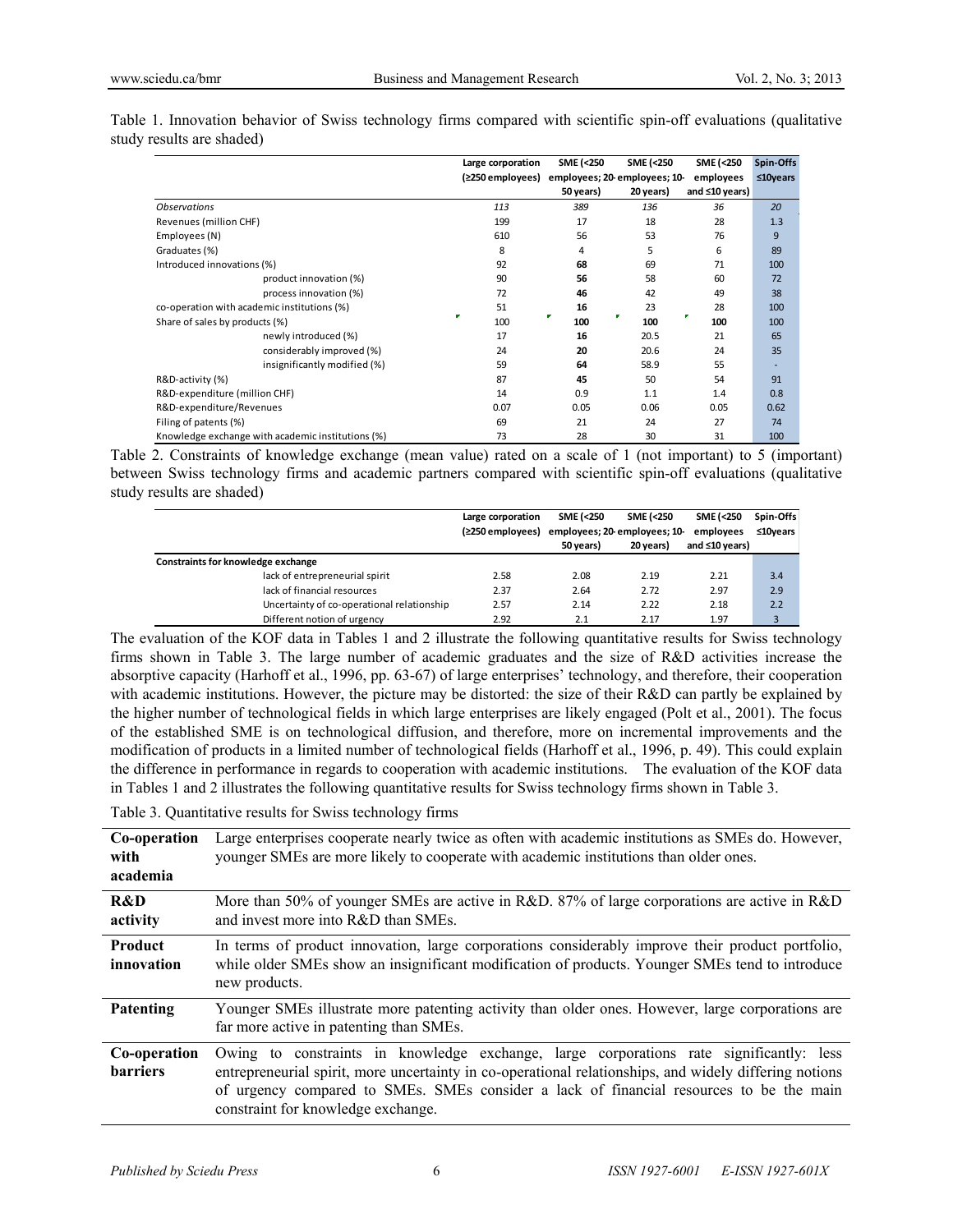An analysis of the qualitative academic spin-off experience of thetwentyspin-offs sample in Tables 1 and 2 illustrate the following results:

| Co-operation<br>with<br>academia | Even if academic spin-offs are very small, they have a significantly higher proportion (89%) of<br>graduates and 100% of the spin-offs cooperate with academic institutions based on knowledge<br>exchange.                                                                                                                                 |
|----------------------------------|---------------------------------------------------------------------------------------------------------------------------------------------------------------------------------------------------------------------------------------------------------------------------------------------------------------------------------------------|
| R&D<br>activity                  | With around 90% of spin-offs having R&D activities, they are highly innovative, which is also<br>illustrated by their patent filing activites.                                                                                                                                                                                              |
| <b>Product</b><br>innovation     | Spin-offs focus on new technology and product development $(65\%)$ and introduction.                                                                                                                                                                                                                                                        |
| <b>Patenting</b>                 | Spin-offs are active in patenting; they have a similar percentage of filing patents when compared to<br>large corporations. Patenting activity $(74%)$ is far higher for spin-offs than with an SME.                                                                                                                                        |
| Co-operation<br><b>barriers</b>  | Regarding constraints on knowledge exchange, spin-offs rate significantly: less entrepreneurial<br>spirit and different notions of urgency than SMEs, as well as similar or stronger rates than large<br>corporations. Like SMEs, spin-offs consider their lack of financial resources to be the main<br>constraint for knowledge exchange. |

Table 4. Qualitative results of academic spin-off firms

Academic spin-offs are closely linked to academia: they are spun off from science, primarily with scientists in leading roles, who are thought to have a complete overview of the scientific landscape in their fields. Also important, however, is the situation in regard to R&D, and the generation of intellectual property for technology spin-offs. In the early stages of a technology's lifecycle, product development and building a technology absorptive capacity is the main activity of the enterprise, possibly contradicting the wider opinion that the key focus is on marketing or sales activities. Hurdles to cooperate with academia are few, in contrast to SMEs, and clearly differentiate academic spin-offs for industrial cooperation.

The primary learning experiences from this chapter are as follows:

Experience B: Lack of new product introduction

| • An established industry enjoys market access with a strong focus on product    |
|----------------------------------------------------------------------------------|
| improvement and modification. However, product diffusion activity of established |
| industry is higher than new product introductions.                               |

 With their limited R&D resources and effort, SMEs lack the building of technology absorptive capacity with academic cooperation and knowledge transfer.

Experience C: Limited academic overview

 An established industry has a limited overview in the academic world, with reduced efficiency in cooperation with academia.

Experience D: Spin-offs: new product introduction with low academic barriers

- Academic spin-offs demonstrate clear R&D focus for the introduction of new products; this is related to their size and high technology absorptive capacity.
- Low cooperation barriers with academia differentiate spin-offs in playing a role in improving technology transfer efficiency.

### **6. Investigation of Academic Technology Standalone Spin-Offs**

Ten spin-offs from the investigation volunteered to take part in a qualitative research program and were analyzed in detail over a multi-year time frame, beginning in 2006. Seven spin-offs were standalones (Table 5), while three were in industry alliances (Table 6).

### *6.1 Strategy and Management*

These spin-offs were financed by banks, business angels, and public research funds. Hence, they could only rely on a two to three-year time frame to establish their businesses. Their boards were primarily made up of management, business angels, academics, and financiers; industrial representatives seldom had a seat. Most of these spin-offs lacked a business strategy based on a specific market analysis and technology or product roadmaps.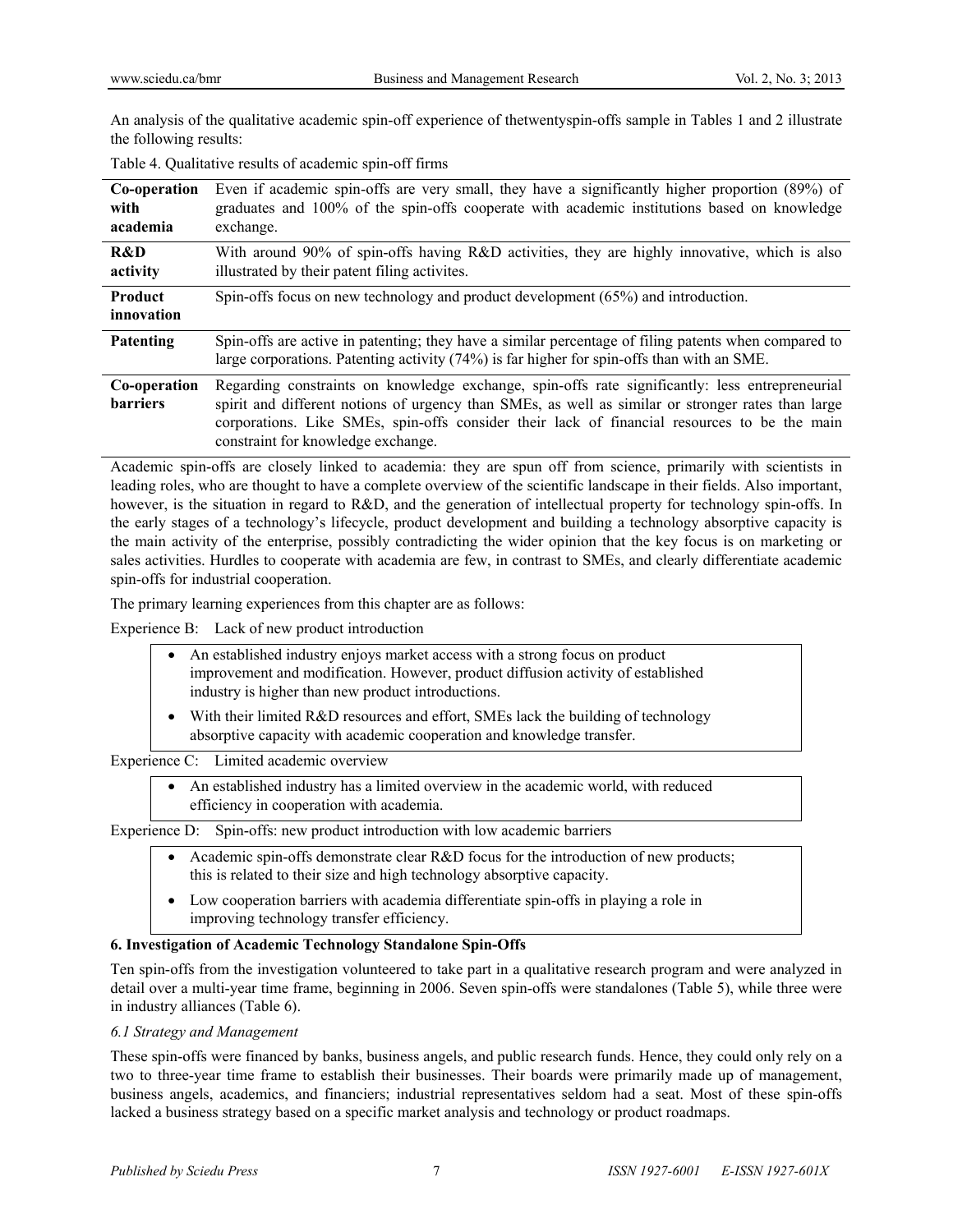|  |  |  | Table 5. Table of scientific technology spin-offs investigated |
|--|--|--|----------------------------------------------------------------|
|  |  |  |                                                                |

| Company                                   | <b>Apha</b>                                                                                  | <b>Beta</b>                                                                                                                      | Gamma                                                      | <b>Delta</b>                           | <b>Epsilon</b>                                     | Zeta                   | Eta                                |
|-------------------------------------------|----------------------------------------------------------------------------------------------|----------------------------------------------------------------------------------------------------------------------------------|------------------------------------------------------------|----------------------------------------|----------------------------------------------------|------------------------|------------------------------------|
| Industry                                  | • Machines                                                                                   | $\cdot$ Energy<br>Systems                                                                                                        | • Materials &<br>Process<br><b>Technology</b>              | • Robotics                             | • Process<br>Engineering                           | • Machines             | • Information<br><b>Technology</b> |
| Level                                     |                                                                                              | Technology · Demonstrator · Demonstrator                                                                                         | • Demonstrator                                             | · Industrializ-<br>ation               | $\cdot$ Pre-<br>Demonstrator                       |                        | • Demonstrator • Industrialization |
| <b>Technology</b>                         | Adaptive<br><b>Mechanisms</b><br>and Systems<br>as Robotic<br>Grippers, or<br>Surgical Tools | • Thermoelectric<br>Generatorsto<br>Produce Electricity<br>from Heat or Vice<br>Versa with<br>Application in<br>Batteries, Solar | • Ceramic<br><b>Process</b><br>Technology &<br>Engineering | • Intelligent<br>Navigation<br>Systems | ∙Gas<br>Capturing<br>Systems                       | • Actuation<br>Systems | • Medical<br>Devices               |
| <b>Foundation <math>\cdot</math> 2010</b> |                                                                                              | $\cdot$ 2009                                                                                                                     | $\cdot$ 2007                                               | $\cdot$ 2001                           | $\cdot$ 2009                                       | $\cdot$ 2001           | $\cdot$ 2010                       |
| Ownership                                 | $\cdot$ Mgmt. 67%                                                                            | • Mgmt. $100\%$<br>· Academia 33% · Bus. Angle &<br>Financier with<br>Convertible Bond                                           | $\cdot$ Mgmt. 90%<br>• Academia 10%                        | • Mgmt. 45%<br>$\cdot$ Bus. Angle 45%  | $\cdot$ Mgmt. 66%<br>• Academia 15% Bus. Angle 34% | $\cdot$ Mgmt. 100%     | • Mgmt. 80%<br>• Academia 20%      |
| <b>Employees</b> $\cdot$ 2                |                                                                                              | • 11                                                                                                                             | $\cdot$ 7                                                  | $\cdot$ 9                              | $\cdot$ 4                                          | $\cdot$ 2              | $\cdot$ 3                          |
| <b>Patents</b>                            | $\cdot$ 2                                                                                    | $\cdot$ 2                                                                                                                        | $\cdot$ 1                                                  | $-1$                                   | $-2$                                               | $\cdot$ 2              |                                    |

The documents available focused rather on the founding stage, with external presentation towards potential financiers or customers, than on a strategy with an internal development program, illustrating the business implementation approach. In addition, internal skills like project management, budgeting or process and documentation implementation were basically always newly invented or theoretically trained. As such, the firms could not rely on prepared methods or schemes. Overall management skills and experience in this area was lacking.

Each "talent" the authors met with over the multi-year time frame was highly motivated to work in a spin-off as an entrepreneur and shareholder. Their willingness and readiness to cooperate with established industry players was also evident. All standalone spin-offs were looking for market opportunities and actively seeking cooperation, trying to promote their technology and capabilities. However, a consistent appearance as a "Broker for Technologies" (Fontes, 2005) towards established industry was not apparent. No clear concept was available to show how potential partners should be approached or what partnerships could be negotiated or could look like.

#### *6.2 Technology and Products*

The standalone spin-offs in our sample owned or licensed technology which covered a wide range of potential product applications in a variety of markets. The focus was on the introduction of highly innovative technologies and products. Even if the technology is well known, these products are in the early pre-demonstrator phase, and research and development activity is significant. With a stable financial situation of about two to three years to market from technology development, product industrialization and a new product market launch are the crucial factors for the spin-off's survival. However, patenting schemes for these standalone spin-offs are primarily based on academic invention, often licensed from the academic parent organization. The spin-offs were not very active regarding product market protection because, on the whole, detailed market specifications were as yet unclear and product features had not yet been actively patented.

#### *6.3 Market*

At the time of this investigation, none of the firms could sell products or count on product revenue. Product roadmaps and clear, market-oriented product development targets were not available. In addition, most of the spin-offs presented challengingly high market expectations with an often unclear scenario base. This may be put down to deficiencies in market information, and also to the attempt to introduce products which lead to unrealistically high, often aggressively fast, anticipated revenue. To overcome this lack of information, the spin-offs usually tried to approach the market proactively with ideas for technologies and potential products, using their networks, visiting fairs, or directly contacting market players as potential customers. If established players were interested in the technology and lacked an immediate product to sell, the spin-offs regularly executed a product application study for, and with, the industry player. This may be responsible for the fact that spin-offs are often conceived as R&D service providers (Stankiewicz, 1994), usually generating their first revenues in this business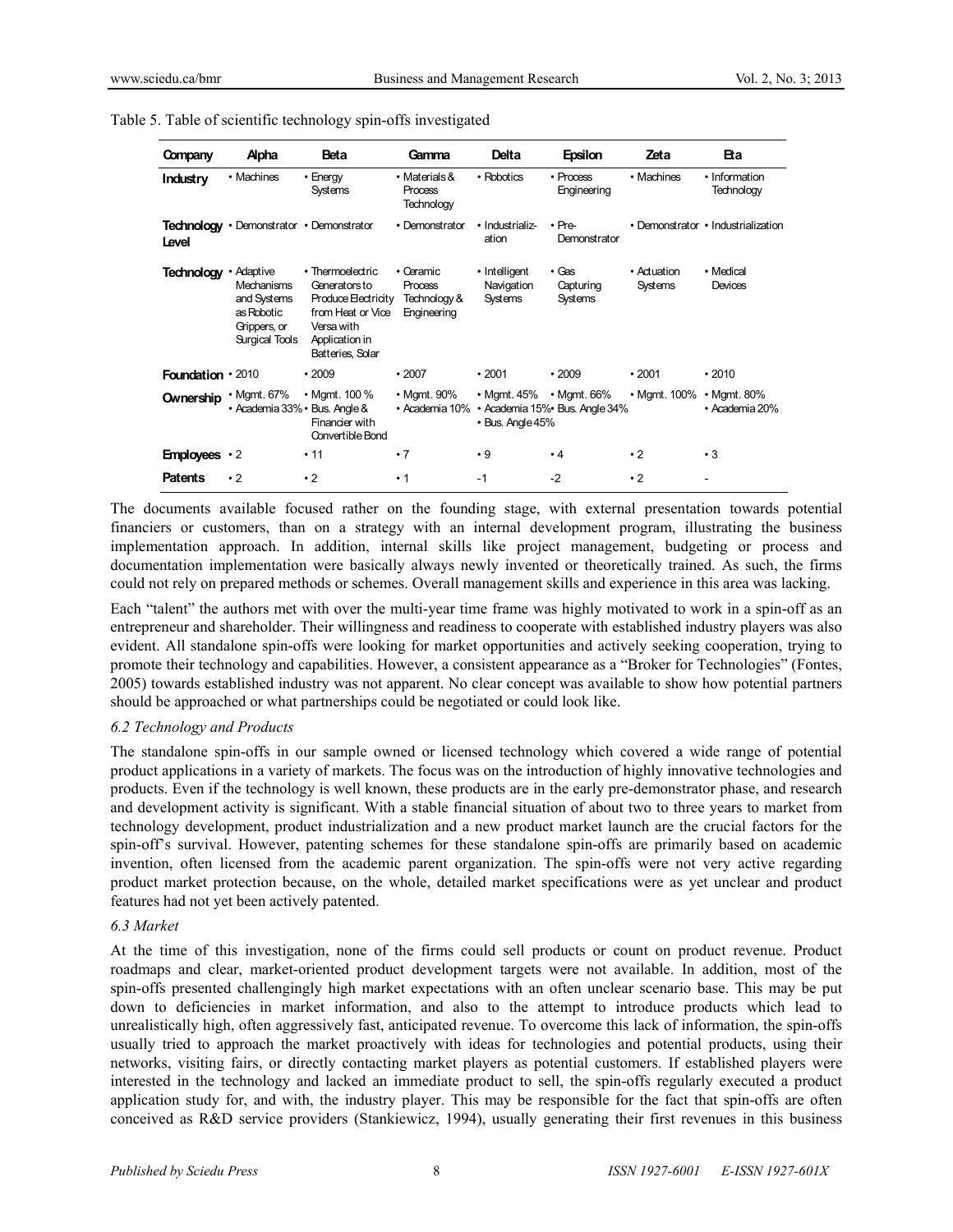field.

# *6.4 Capabilities & Resources*

In all cases, the spin-offs' management teams owned, or were part of, the founding teams, with strong technological or scientific backgrounds and prior related knowledge. They were significantly involved in technology and product development. Everyone whom the authors met was highly committed to working with the technology subject; however, the number of employees with industry experience was scarce. The spin-offs primarily relied on the support of university employees, who, in the event of a successful economic ramp-up, transferred to the spin-off staff. Attracting talent from academia is easy for most spin-offs; engaging experienced resources from the external market is difficult, as standalone spin-offs are considered a risky undertaking.

# **7. Investigation of Academic Technology Spin-Offs in an Industry Alliance**

Table 6 illustrates the spin-offs Theta, Iota and Kappa, which are in an industry alliance with an established player in the power industry and various academic parent organizations. These were selected for a case study starting in 2006 to investigate the specific phases of development of an industry alliance between spin-offs, industry partners, and academic partners (Hess and Siegwart, 2012).

# *7.1 Strategy and Management*

In the cases discussed, the industry alliances were formed because the industry partner considered the spin-off technologies to be leading edge and were interested in developing applications directly with them for the power market. Not having the necessary technology capabilities in-house, the industry R&D partner proposed a research and product development alliance. The alliance spin-offs joined up in R&D programs with the industry partner, taking a direct way towards product demonstration. A multi-year product strategy and business cases with defined R&D targets were commonly set. Standard processes and instruments for management control (e.g., finance budgets and project management) were implemented. The initial business case for the alliance spin-offs showed a strong technology and product opportunity in adjacent non-industry partner markets, which allowed the alliance spin-offs to leverage the lessons learned.

Product needs, market access and industrialization ability were all brought into the alliance by the industry partner, while the spin-offs delivered the agility and speed connected to deep technology know-how, plus an academic network with access to laboratories and the relevant technology talents.

| Company                 | Theta                                                        | lota                                                                              | Kappa                                                                   |  |  |
|-------------------------|--------------------------------------------------------------|-----------------------------------------------------------------------------------|-------------------------------------------------------------------------|--|--|
| Industry                | • Robotics                                                   | • Machines                                                                        | $\cdot$ Electronics and Sensors                                         |  |  |
| <b>Technology Level</b> | • Industrialisation/ Scaling                                 | • Industrialisation/ Scaling                                                      | • Industrialisation/ Scaling                                            |  |  |
| <b>Technology</b>       | • Industrial Inspection Robotics                             | • Waterjet Cleaning & Cutting<br>Technology                                       | • Sensor & Non Destructive<br><b>Testing Technology</b>                 |  |  |
| <b>Foundation</b>       | • Founded in 2006 as an<br>Alliance Spin-Off                 | • Founded in 2007 as Spin<br>Off and turned into an<br>Alliance Spin-Off in 2008  | • Founded in 2009 by<br>Management: Alliance<br>Spin-Off in negotiation |  |  |
| <b>Ownership</b>        | • Management 25%<br>• Academia 24%<br>• Industry Partner 51% | • Management 41%<br>• Academia 10%<br>• SMI-Partner 19%<br>• Industry Partner 30% | • Management 57%<br>• Academia 43%                                      |  |  |
| <b>Employees</b>        | $\cdot$ 20                                                   | $\cdot 6$                                                                         | • 4                                                                     |  |  |
| <b>Patents</b>          | • 6                                                          | $\cdot 6$                                                                         | • 4                                                                     |  |  |

### Table 6. Table of technology alliance spin-offs investigated

# *7.2 Technology and Products*

Figure 5 illustrates the alliance spin-off development process. The three spin-offs were part of a technology development network for inspection robotic systems; they owned their technology, which had applications in robotics, sensors, water-jet cleaning and cutting technology. All three spin-offs delivered their technology applications into a robotic inspection system of the network, but also had their own technologies and products on the market. The left-hand graph in Figure 5 starts with a direct R&D workload increase, while the technology delivery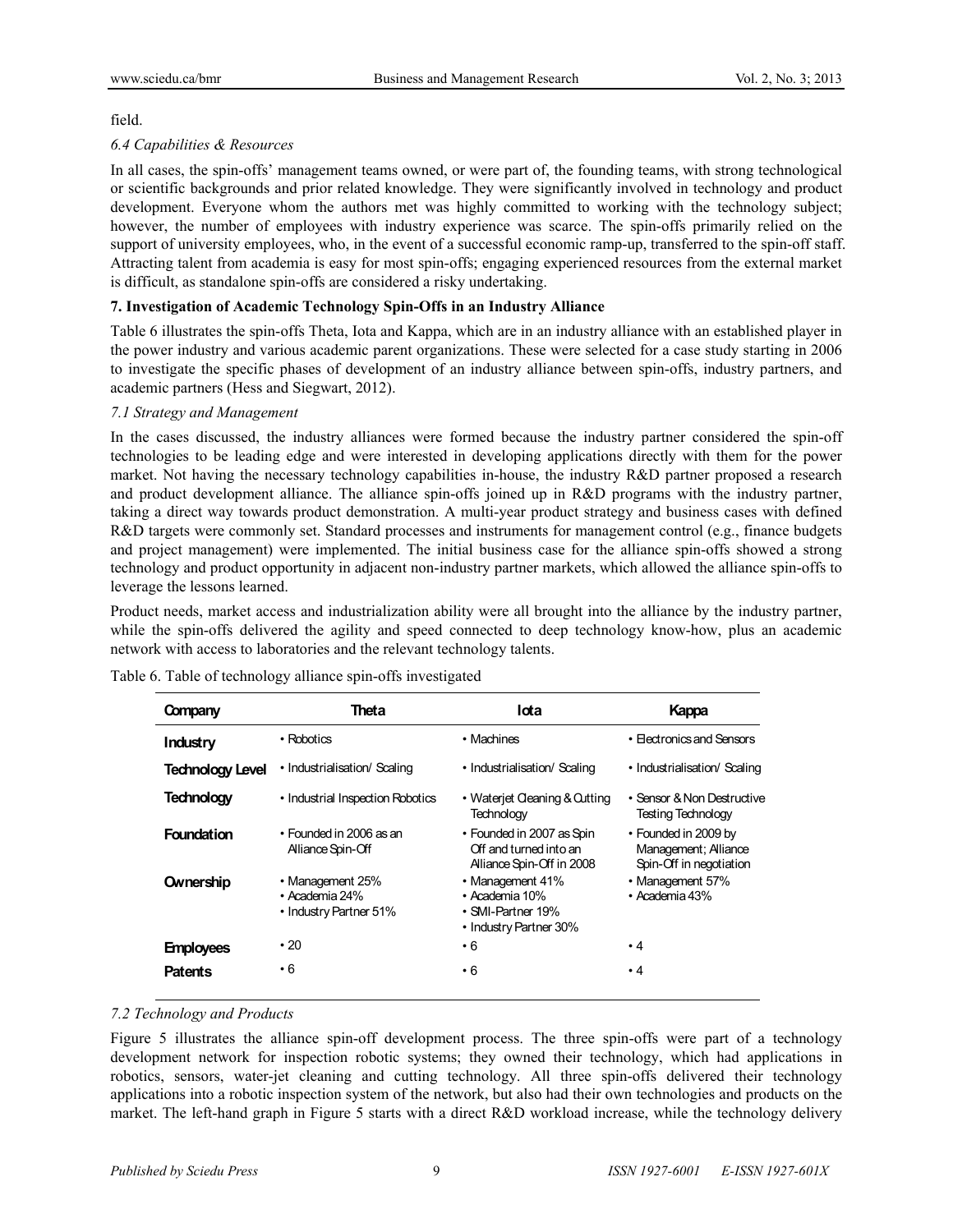increased as planned. Also, as forecasted, product sales were provided with a reasonable time gap. Estimated budgets were executed, as promised, until the effects of an underestimated industrialization workload were felt.



Figure 5. Planned and achieved qualitative development of the alliance spin-off network between 2005 and 2012 (Hess and Siegwart, 2012)

The additional industrialization effort required, resulted in a two year drop in technology delivery and product sales, because of the restricted capacity of resources and the challenge to keep to the business plan. For breakthrough innovations, these restrictions could not be compensated simply with an increased budget or more resources. In the early stages of technology development, dependence on single resources and their capability is high, limiting the speed of innovation. Smaller standalone spin-offs might not be able to survive this planning gap. Without the industry partner's ability to support industrialization, with field-testing capability and engineering know-how, this phase might well have been longer. However, this phase is important for product performance increases, flaw correction and risk control before the scaling phase to avoid premature scaling. An established industry has experience with product industrialization, but not for breakthrough technologies; therefore, costs can spiral uncontrollably. A spin-off`s cost structure is transparent and limited by the original business case.

### *7.3 Market*

The spin-offs successfully acquired an order backlog of relevant product revenues in the adjacent oil  $\&$  gas, marine, food, automotive and jet engine industries. Interviews with the customers confirmed a highly professional approach of spin-offs to market. All technologies are tested with the industry partner and are carefully industrialized. The exposure of the alliance spin-offs to a professional environment was educational right from the start. With the setting of customer relations, particularly with the acquisition of multi-year contracts, confidence in the products and their delivery increased.

### *7.4 Capabilities & Resources*

In such an alliance, set up interdependence is vital to maintain the speed and agility of innovation and ensure a controlled and secure capability ramp-up. Initially, the spin-offs started by hiring core teams, mostly with R&D capabilities and talents from the academic network. By further developing the spin-offs, external industry experience could be attracted without major problems. All network partners share knowledge. Interviews state that the partners' exchange of R&D experience, product strategy and product development was absolutely crucial for the innovation speed. The strong interaction with experts from the industrial partner, particularly within the fields of service and engineering, was of great importance for the alliance spin-offs to deliver the industrialized technology and product applications.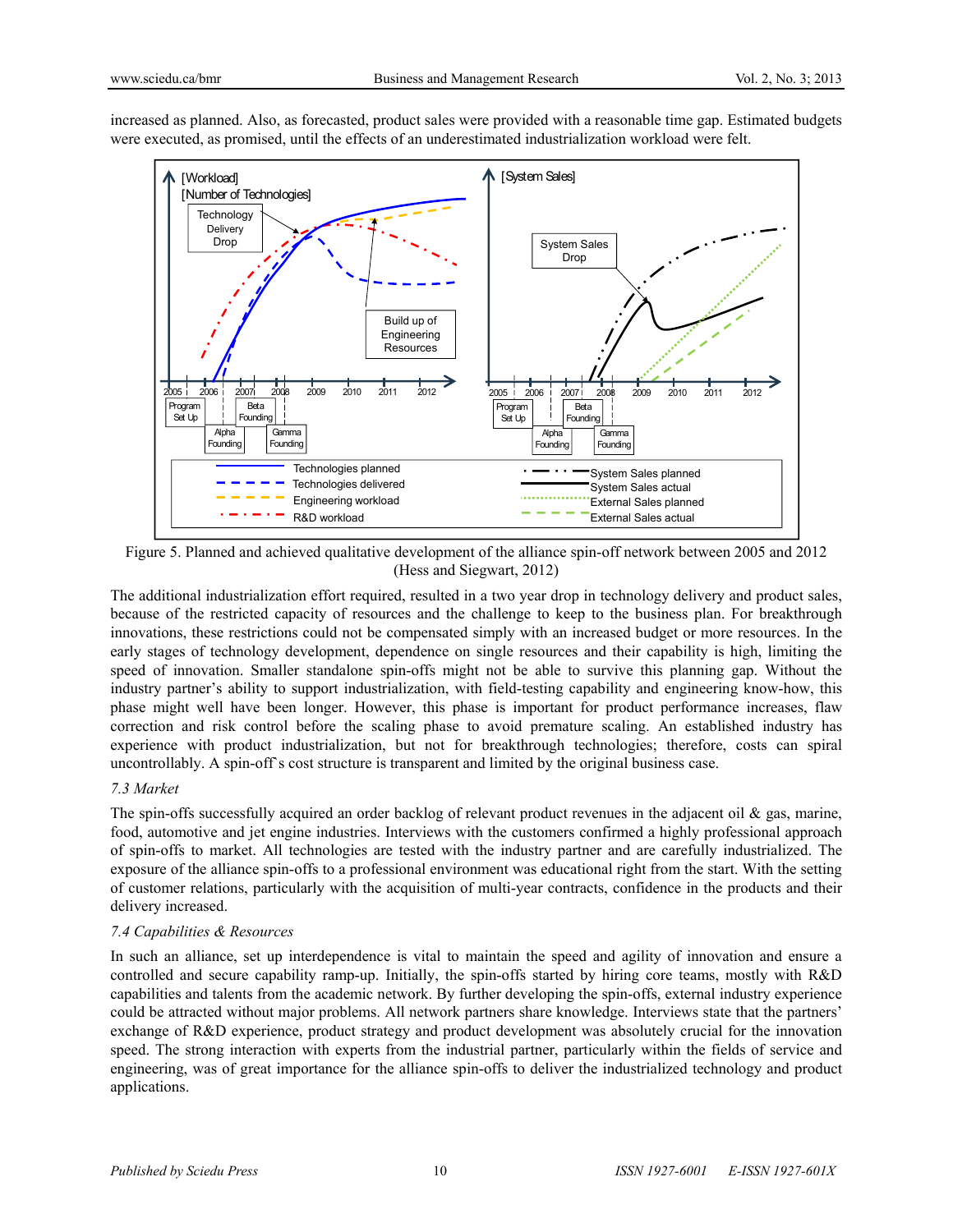# **8. Comparison of Academic Technology Spin-Offs in an Industry Alliance and Standalone**

Comparing standalone and alliance spin-offs shows a number of advantages for the latter. Table 7 summarizes the findings.

In an alliance, spin-offs will speed up development time with a clear and early product development target definition and a fast, planned product demonstrator approach, followed by industrialization with field testing and product engineering. Assuming the readiness of spin-offs to make alliances is key in developing a product strategy, including alliance partners and actively seeking partners with a convincing alliance approach. The ability to illustrate a professional set-up with all relevant capabilities, processes and documentation is particularly necessary to persuade potential partners to agree to a long-term partnership, and to mitigate risk. A business case that shows the commitment and capability of the spin-off to stay agile and its readiness both to adopt all relevant technology and product skills, technology absorptive capacity and to reliably support product introduction with the industrial partner, is mandatory. In addition, revealing wider technology applications that can be followed up by leveraging adopted capabilities learned from the industry partner, helps to build a trusting, interesting alliance for both parties.

Table 7. Comparison of characteristic practice experience found for scientific standalone and alliance spin-offs

|                                        | <b>Standalone Spin-Offs</b>                                                                                                                                                                                                                                                                                                                                                                                                                                                | <b>Industrial Alliance Spin-Offs</b>                                                                                                                                                                                                                                                                                                                                                                                                                                     |
|----------------------------------------|----------------------------------------------------------------------------------------------------------------------------------------------------------------------------------------------------------------------------------------------------------------------------------------------------------------------------------------------------------------------------------------------------------------------------------------------------------------------------|--------------------------------------------------------------------------------------------------------------------------------------------------------------------------------------------------------------------------------------------------------------------------------------------------------------------------------------------------------------------------------------------------------------------------------------------------------------------------|
| Strategy &<br>Management:              | Secure financing for 2-3 years and board set up<br>۰<br>mostly management, academics and financiers<br>Lack of business strategy & technology or<br>۰<br>product roadmaps verified by market player<br>Business cases are focused on external<br>٠<br>marketing<br>Processes mostly not applied or "Greenfield"<br>۰<br>Approach" & lack of general management<br>experience & skills<br>Interested in industry alliance, but do not act as<br>۰<br>"Broker of Technology" | Financing is longer-term & linked with company<br>business case and technology development<br>Board set up mostly management, academics and<br>industry partner<br>Commonly developed business/ product strategy<br>with development alliance and leverage for other<br>markets<br>Basic processes (HR, Finance, Quality, EHS, R&D)<br>implemented induced by industry partner<br>Gain professionalism & management experience<br>from interaction with industry partner |
| <b>Technology</b><br>&<br>Product:     | • Lack of R&D target setting or product roadmaps<br>Focus on new technology introduction with wide<br>٠<br>market application opportunity<br>Low patenting activity, inventor type patents<br>۰<br>Defensive technology positioning<br>٠                                                                                                                                                                                                                                   | Product development strategy available with R&D<br>targets set<br>Conservative business case internal driven as an<br>۰<br>instrument of management control<br>Speed to demonstration & technology industrialization<br>focus with strong product IP activities                                                                                                                                                                                                          |
| Market :                               | No product sales and credentials<br>٠<br>Customer are approached with technology or<br>٠<br>premature products<br>Rather alliance than sales discussion with<br>٠<br>customer followed by R&D studies                                                                                                                                                                                                                                                                      | Spin-offs are in development mode towards products<br>to market with product sales to industry partner<br>Customer approach with industrialized product<br>followed by sales                                                                                                                                                                                                                                                                                             |
| <b>Capabilities</b><br>&<br>Resources: | • Strong technology know how<br>Build technology absorption capacity in a staged<br>model                                                                                                                                                                                                                                                                                                                                                                                  | Build up to increase technology absorption capacity<br>Knowledge sharing with industry partner                                                                                                                                                                                                                                                                                                                                                                           |

Learning experiences from the evaluations of this chapter are as follows:

### Experience E: Spin-offs Representation

 Estimation of industrialization time is critical, as spin-offs are financially secured for two to three years, without immediate product sales. Spin-off openness to alliances is evident, but spin-offs communicate defensively on technology and aggressively on market assumptions, and are not prepared to act as a broker for their technology towards the established industry.

Experience F: Standalone spin-offs lack of R&D targets and high market barriers

 Standalone spin-offs lack clear product development target definition, field-testing capability and face high market barriers. Their efficiency in time to market is therefore poor. This can be compensated with an industry alliance.

### **9. Proposition of a Role for Academic Technology Spin-Offs in Industry Alliances**

The results indicate that academic spin-offs can fill a gap in cooperation between academia and an established industry when they engage in partnering along the early technology lifecycle. Recognizing the role of spin-offs in the technology transfer process - not only in receiving technology from an academic parent organization, but also in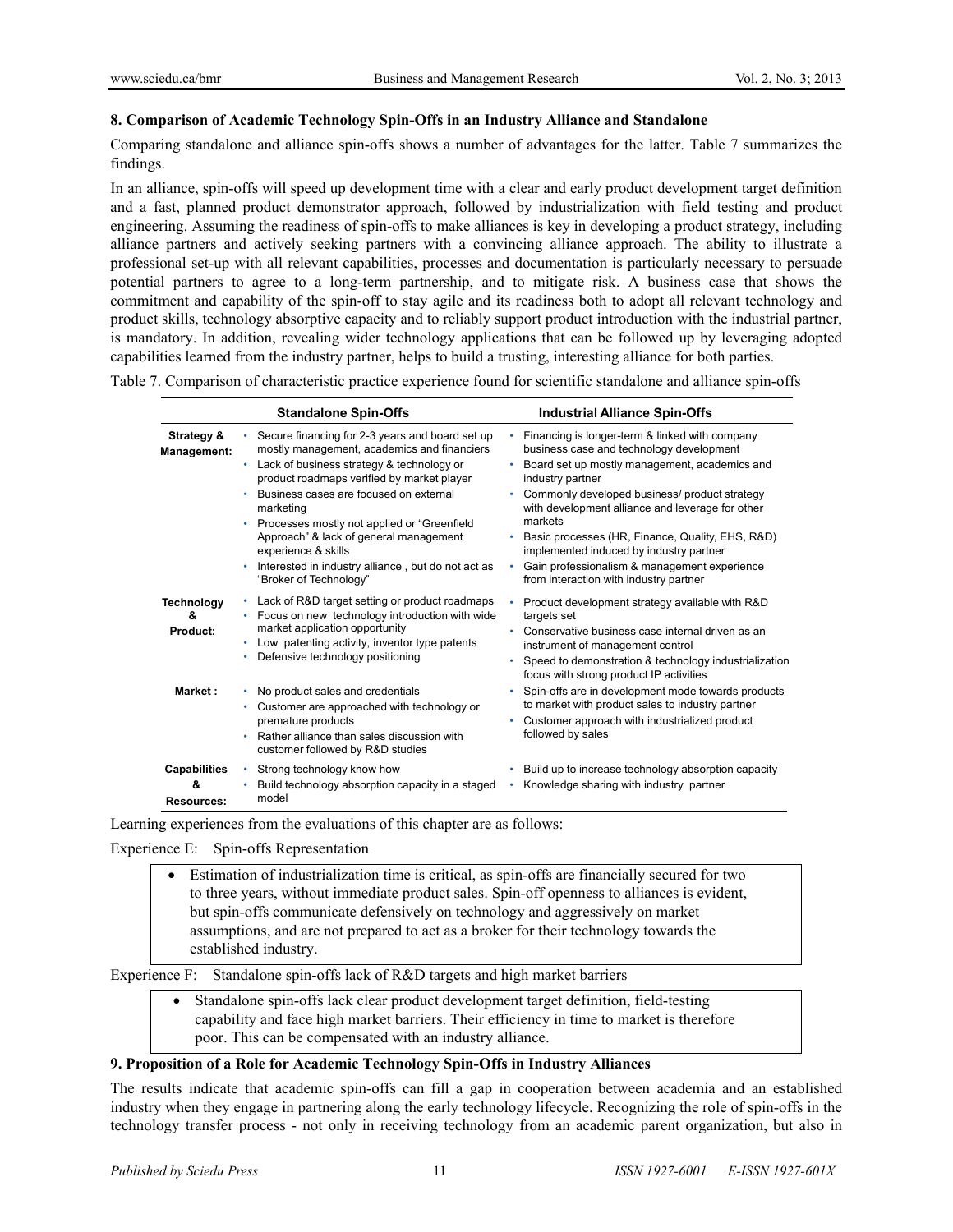transferring it to customers, licensing or alliance partners (Carayannis et al., 1998; Fontes, 2005) - encourages the development of a model for spin-offs to build alliances. The gaps identified in technology and knowledge transfer between the established industry and academia are supported by a number of research studies (Harhoff et al., 1996; Polt et al., 2001; Arvanitis et al., 2008). The particular spin-off attributes in cooperation capability with academia, technology know-how, focus on new product introduction, and readiness to cooperate, all support the reconsideration of the role of spin-offs in the technology transfer process.

To overcome mutual concerns and threats between partners (Bollinger, Hope and Utterback, 1983), building acceptance of cooperation between academic spin-offs and the established industry demands a well-defined model and implementation propositions. To position themselves appropriately in an alliance discussion, spin-offs may select an approach and positioning according to two spin-off types, as shown in Table 8.

| <b>Standalone Spin-Off</b>                        | versus                                                          | <b>Alliance Spin-Off</b>                |
|---------------------------------------------------|-----------------------------------------------------------------|-----------------------------------------|
| Independent entrepreneurial attitude<br>$\bullet$ | Alliance partner attitude<br>$\bullet$                          |                                         |
| Product to market<br>$\bullet$                    | Technology transfer between academia &<br>$\bullet$<br>industry |                                         |
| Aggressive market scenario<br>$\bullet$           |                                                                 |                                         |
| Defensive technology statement<br>$\bullet$       |                                                                 | Conservative market scenario            |
| Focus on market capabilities<br>$\bullet$         | "Broker of Technology"<br>$\bullet$                             |                                         |
| Risk of premature scale<br>$\bullet$              | $\bullet$<br>capacity                                           | Focus on building technology absorptive |
|                                                   |                                                                 | Risk mitigation approach                |

A characterization of spin-offs as an alliance partner for industry is illustrated in Figure 6. A generic technology maturity S-curve development over time has been underlaid with a qualitative technology development process. The phases describing the S-curve are derived and adapted from the literature (Marmer et al., 2011).

The process starts with the discovery phase, often in close cooperation with science and academia, where partners screen and identify potential innovation opportunities. In the validation and efficiency phase, innovation assessment and incubation of the technology are critical. The potential value of the innovation is estimated and business cases are evaluated (Galbraith, Ehrlich and DeNoble, 2006).



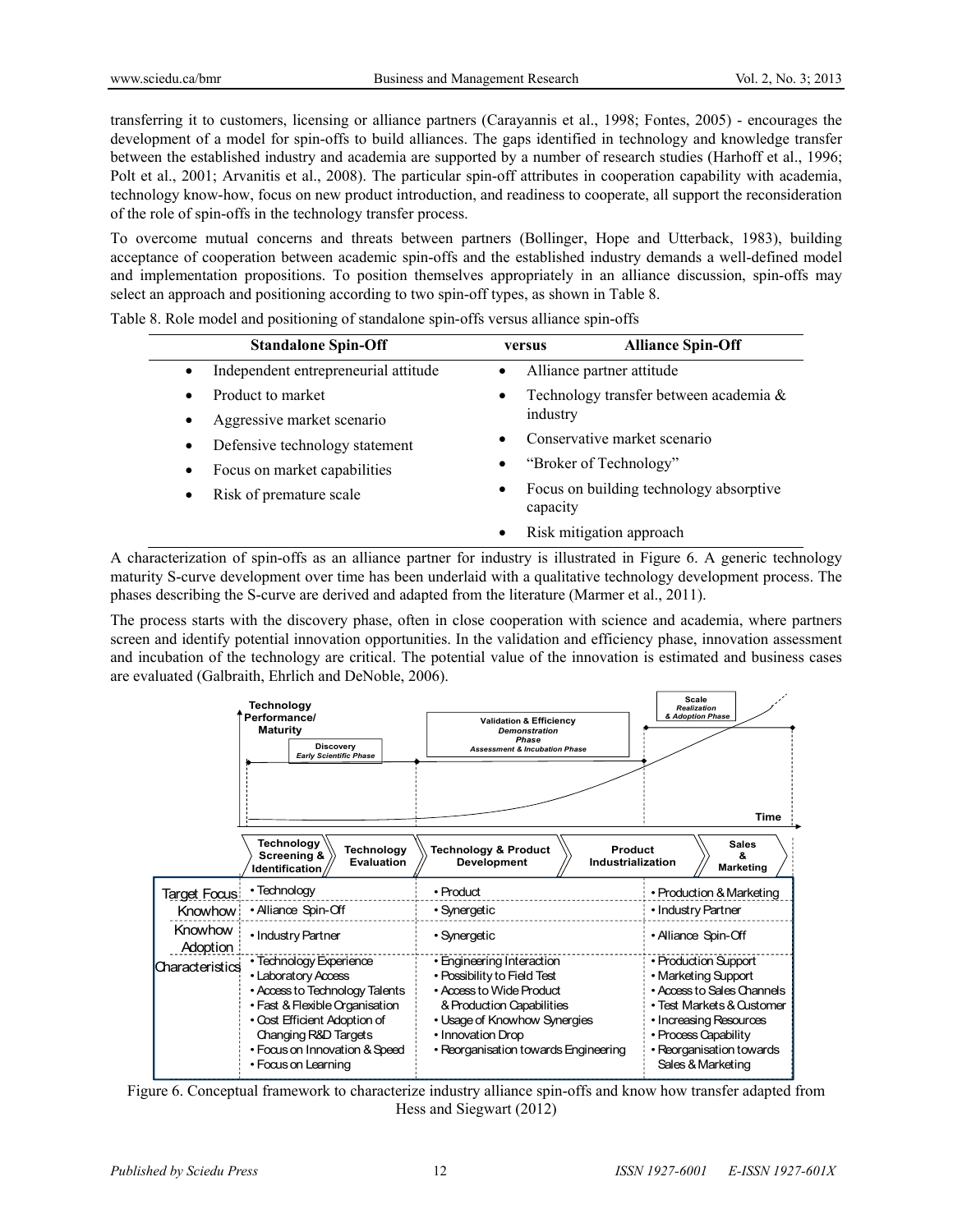The main target is the refinement of the product in the demonstration and test phases to prepare a risk-mitigated scaling of the technology. The scaling phase accelerates the production, industrialization, supply chain, and marketing of the new technology launch. Each of these phases has a specific and important task to fulfill; the underlying processes rely on R&D experience and control. A badly managed process will usually result in high-risk exposure, often with product failure or costs resulting from poor quality after market introduction (Marmer et al., 2011).

With product industrialization, a highly synergetic phase sets in where the industry partner supports the alliance spin-off with industrialization know-how, engineering interaction, and field-testing. Finally, in the scaling phase, the alliance spin-off builds a production, marketing and sales acumen from the product launch with the industry partner, which the spin-off then leverages to customers from adjacent markets. Industry partners can thus build up trust and technology and absorptive capacity while spin-offs develop competences, expertise and professionalism. The following set of propositions derived from the previous discussions should allow for the preparing of an environment appropriate for alliance discussions and implementation.

### **Proposition I:**

Academic spin-offs open for industry alliances should pay attention to their technology lifecycle curve positioning to generate interest and communicate their technology transfer role to gain credibility by showing a technology absorptive capacity build up.

An academic spin-off that can see the advantages of an industry alliance in the early phase of breakthrough technology development, according to Experience A "Alliances" needs to prepare a convincing position along a technology lifecycle curve, illustrating its commitment to becoming a reliable, credible partner. Given that the established industry may ignore small innovative firms or else perceive them as a threat (Bollinger, Hope and Utterback, 1983), the focus should be on generating interest in their own technology and then introducing a cooperative scenario as a "broker of the technology" (Fontes, 2005). Effectively communicating the lifecycle positioning of the spin-off's technology is especially key to the active search for an alliance partner. The scenario should convincingly show the risk-mitigation efforts that the spin-off is willing to make to build a reliable technology absorptive capacity, an R&D cooperation model illustrating speed to demonstration (Stankiewicz, 1994), and credible, conservative business and commercialization planning (Chiesa and Piccaluga, 2000). In this case, R&D consultancy is not a lack of funding (Chiesa and Piccaluga, 2000), but a success factor.

### **Proposition II:**

Because of spin-off innovation performance, the established industry should consider the external build-up of technology absorptive capacity and cooperation with academic spin-offs to build the technology absorptive capacity for breakthrough technologies, to be in their interests.

Low cooperation rates of innovative enterprises with science (Polt et al., 2001) and a number of cooperation barriers are shown in this report in Experience C "Limited academic overview" and supported by the literature (Harhoff et al., 1996; Arvanitis et al., 2005). In turbulent times, with considerable innovation activity within an industry, disruptive or breakthrough innovation may occur quickly in an irregular step function. It is a challenge for industry to maintain entrepreneurial intensity (Tornatzky and Fleischer, 1990), to screen new entrants (Suarez and Lanzolla, 2007), and to improve cooperation with academia. Experience D "Spin-Offs: new product focus & low academic barriers" illustrates that agile spin-offs, with their thorough technology acumen, R&D capability (Stankiewicz, 1994), and low barriers to academia, are potential alliance partners.

### **Proposition III:**

Development of a common alliance business case with clear definition of product development targets, thorough estimation of the industrialization phase, cooperative product introduction, and an estimated business opportunity for adjacent markets to be exploited by the spin-off.

Our investigation has shown that spin-offs often own or license a technology that covers a wide range of potential product applications for a variety of markets. There are a number of technological factors influencing the spin-off's effort at commercialization: technology and market uncertainty, maturity of technology, and duration of development time in a technology lifecycle (Fontes, 2005, Stankiewicz, 1994). Premature scaling of technologies is the prime reason for spin-offs to perform worse (Marmer et al., 2011). Experiences E and F illustrate that a business case developed by partners who assume technology and market acumen for one market application can overcome these deficiencies when the focus is on the following: speed to product demonstration with a clear development target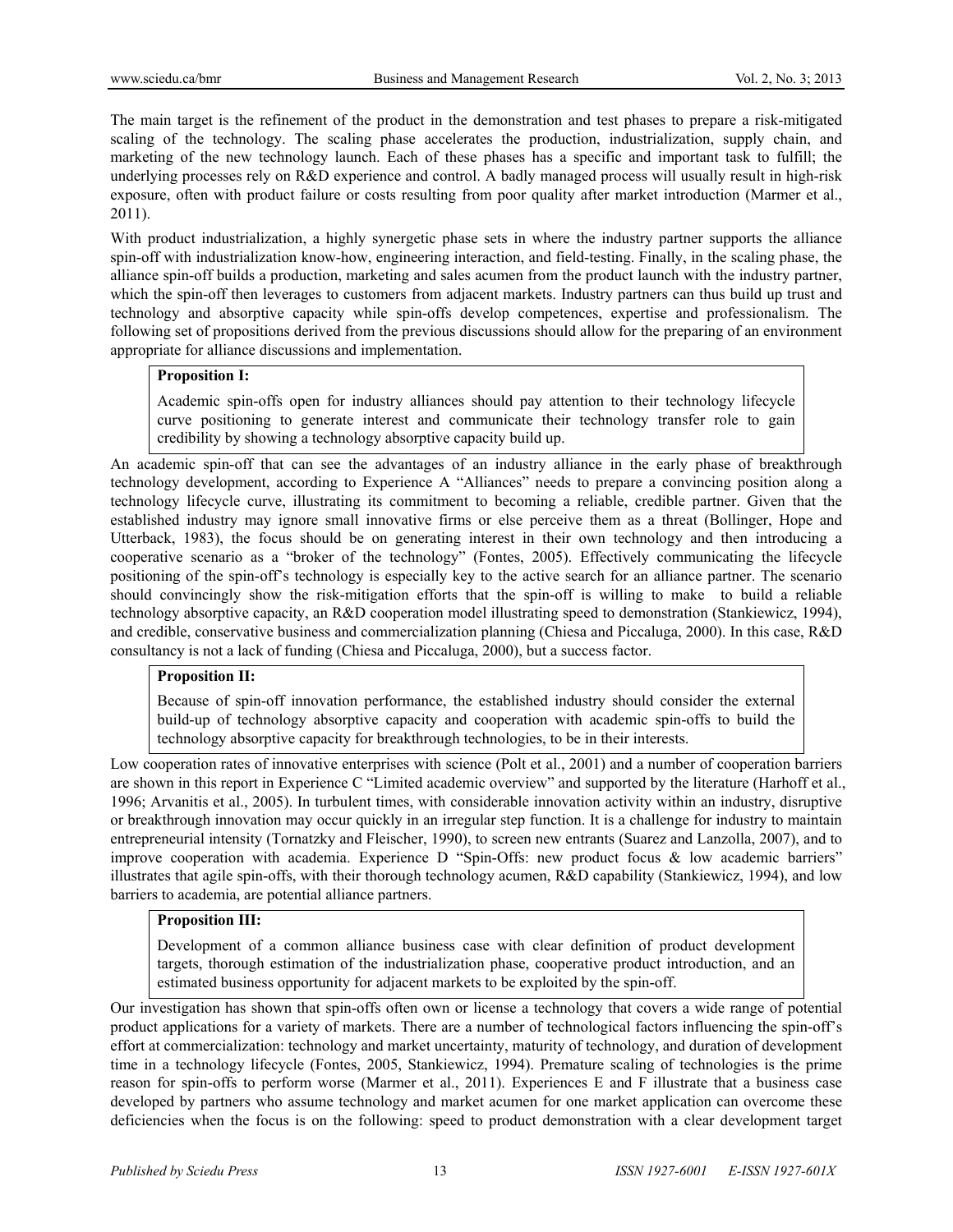definition; cooperation in field-testing and industrialization avoiding a premature product scale; and cooperative product introduction.

#### **10. Expected Contributions**

Ambidexterity phenomena of industry challenged by rapid innovation cycles with breakthrough technologies in the early lifecycle are demanding. Open innovation theory indicates to open up industry for external cooperation. With this research, the authors expect to contribute to an increased understanding of development alliances between academic technology spin-offs and industry. This study shows that continuous innovation in alliances results in an improved innovation capability of spin-offs and the established industry and aims to enhance the understanding of performance criteria for spin-offs in industry alliances.

#### **References**

- Arvanitis, S., Kubli, U., Sydow, N., Wörter, M. (2005). Knowledge and Technology Transfer Activities Between Universities and Firms in Switzerland. Facts: An Empirical Analysis Based on Firm-level Data, Zürich: ETH Konjunkturforschungsstelle, Report.
- Arvanitis, S., Bolli, T., Hollenstein, H., Ley, M., Wörter, M. (2008). Innovationsaktivitäten in der Schweizer Wirtschaft. Bern, Schweiz: Strukturberichterstattung Nr. 46., Studie im Auftrag des Staatssekretariats für Wirtschaft.
- Autio, E. (1997). New, technology-based firms in innovation networks symplectic and generative impacts. *Research Policy*, 26, 263-281. http://dx.doi.org/10.1016/S0048-7333(96)00906-7
- Bollinger, L., Hope, K., Utterback, J. M. (1983). A review of literature and hypotheses on new technology-based firms. *Research Policy*, 12, 1-14. http://dx.doi.org/10.1016/0048-7333(83)90023-9
- Brown, W. S. (1985). A proposed mechanism for commercializing university technology. *Technovation*, 3, 19-25. http://dx.doi.org/10.1016/0166-4972(85)90033-1
- Carayannis, E. G., Rogers, E. M., Kurihara, K., Allbritton, M. M. (1998). High-Technology spin-offs from government R&D laboratories and research universities. *Technovation*, Vol. 18 (1), 1-11. http://dx.doi.org/10.1016/S0166-4972(97)00101-6
- Chesbrough, H., Vanhaverbeke, W., West, J. (2006). Open Innovation. Researching a New Paradigm. New York: Oxford University Press.
- Chiesa, V., Piccaluga, A. (2000). Exploitation and diffusion of public research: the case of academic spin-off companies in Italy. *R&D Management*, 30, 4, 329-339. http://dx.doi.org/10.1111/1467-9310.00187
- Christensen, C. M. (2003). The Innovator's Dilemma. New York: Harper Business Essentials Edition*.*
- Cochran, W. G. (1940). Note on an Approximate Formula for the Significance Levels of Z.. In: The Annals of Mathematical Statistics, 11, 1, 93-95. http://dx.doi.org/10.1214/aoms/1177731945
- Cohen, W. M., Levinthal, D. A. (1989). Innovation and Learning: The Two Faces of R&D. *The Economic Journal*, Vol. 99, No. 397, pp. 569-596. http://dx.doi.org/10.2307/2233763
- Di Guardo, M. C., Harrigan, K. R. (2011). Mapping research on strategic alliances and innovation: a co-citation analysis. *Journal of Technology Transfer*. http://dx.doi.org/10.1007/s10961-011-9239-2
- Eisenhardt, K. M., Graebner, M. E. (2007). Theory Building from Cases: Opportunities and Challenges. *Academy of Management Journal*, Vol*.* 50, No. 1, 25-32. http://dx.doi.org/10.5465/AMJ.2007.24160888
- Fontes, M. (2005). The process of transformation of scientific and technological knowledge into economic value conducted by biotechnology spin-offs. *Technovation*, 25, 339-347. http://dx.doi.org/10.1016/j.technovation.2003.08.004
- Galbraith, C. S., Ehrlich, S. B., DeNoble, A. F. (2006). Predicting Technology Success: Identifying Key Predictors and Assessing Expert Evaluation for Advanced Technologies*. Journal of Technology Transfer*, 31, 673-684. http://dx.doi.org/10.1007/s10961-006-0022-8
- Hall, B. H., Link, A. N., Scott, J. T. (2001). Barriers Inhibiting Industry from Partnering with Universities: Evidence from the Advanced Technology Program. *Journal of Technology Transfer*, 26, 87-98. http://dx.doi.org/10.1023/A:1007888312792